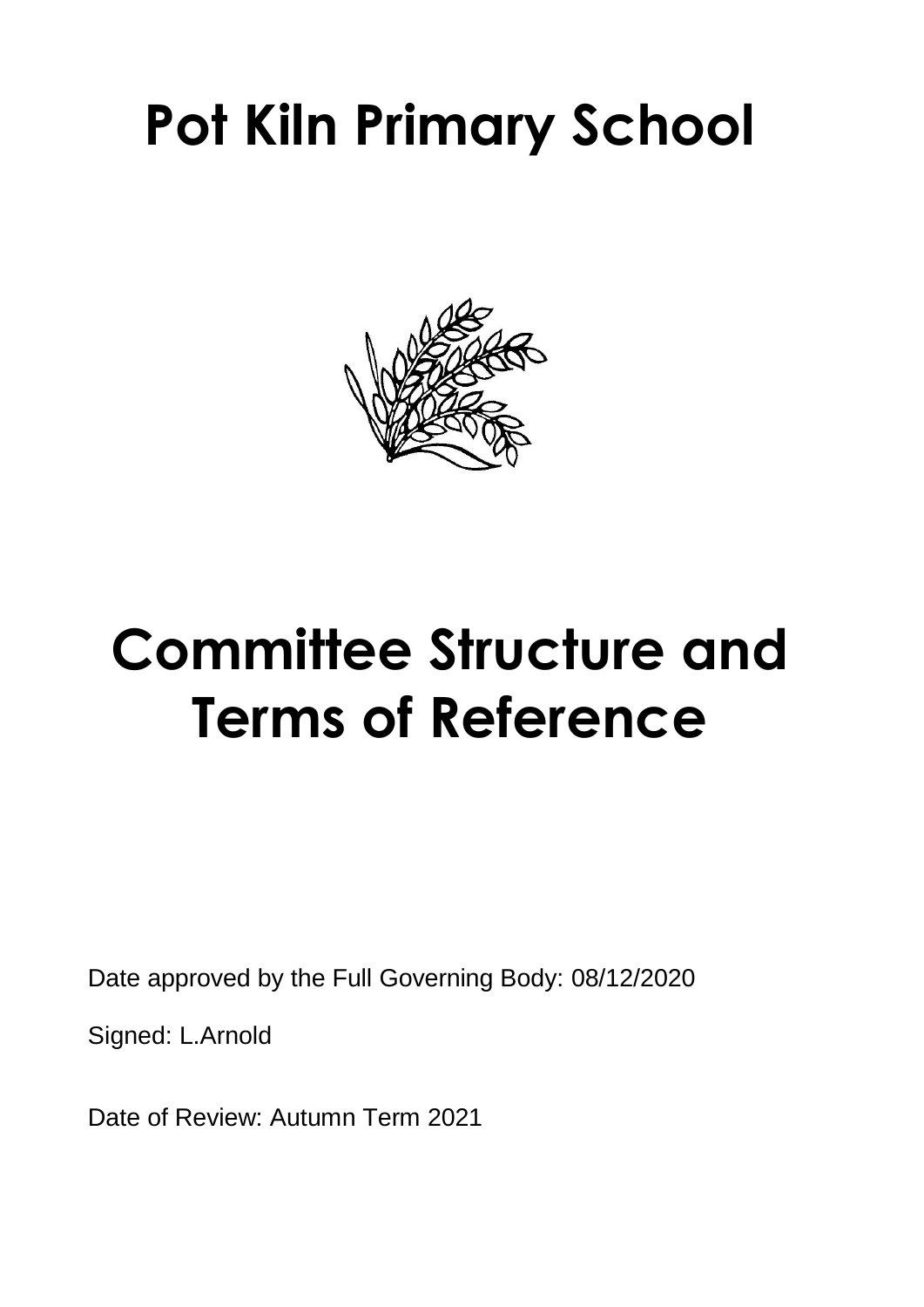#### **The Governing Body**

*The Governing Body needs to take a strategic role, act as a critical friend to the School and be accountable for its decisions. It should set aims and objectives and agree, monitor and review policies, targets and priorities*

#### **Terms of reference:**

- **To agree constitutional matters\***, including procedures where the Governing Body has discretion
- To recruit new members as vacancies arise and **to appoint new governors\*** where appropriate
- **To hold at least three Governing Body meetings a year\***
- **To appoint or remove the Chair and Vice Chair\***
- **To appoint or remove a Clerk to the Governing Body\***
- **To establish the committees of the Governing Body and their terms of reference\***
- To appoint the Chair of any committee *(if not delegated to the committee itself)*
- **To appoint or remove a Clerk to each committee\***
- **To suspend a governor\***
- **To decide which functions of the Governing Body will be delegated to committees, groups and individuals\***
- **To receive reports from any individual or committee to whom a decision has been delegated and to consider whether any further action by the Governing Body is necessary\***
- To keep the Health and Safety Policy and its practice under review and to make revisions where appropriate
- **To review the delegation arrangements annually\***
- *Any items which the Governing Body may wish to include*

#### \***these matters cannot be delegated to either a committee or an individual**

#### **Membership – As per the Instrument of Government**

**Disqualification –** as per Regulation 20 and Schedule 6 of the Constitution Regulations **These terms of reference agreed by the Governing Body** 09.02.2021

| <b>Name of Governor</b> | End of term of Office                    |
|-------------------------|------------------------------------------|
| Mrs L Arnold            | 23/09/2024                               |
| Mrs L Jestico           | ex-officio 1/1/21                        |
| Mrs F Lock              | 15/07/2023                               |
| Mr K O'Connell          | 30/12/2022                               |
| Mr A Platt              | 15/07/2023                               |
| Mr B Troughton          | 26/03/2022                               |
| Mr D Stevens            | Associated member from April 20          |
| Mr T Fairburn           | 08/02/2025 TBC once appointment received |

| Chair of the Governing Body | Louise Arnold |
|-----------------------------|---------------|
|                             |               |

| Kevin O'Connell<br>Vice-Chair of the Governing Body |
|-----------------------------------------------------|
|-----------------------------------------------------|

| Clerk (s) to the Governing Body | Gill Philips                                |
|---------------------------------|---------------------------------------------|
|                                 |                                             |
| Quorum:                         | One half of the number of Governors in post |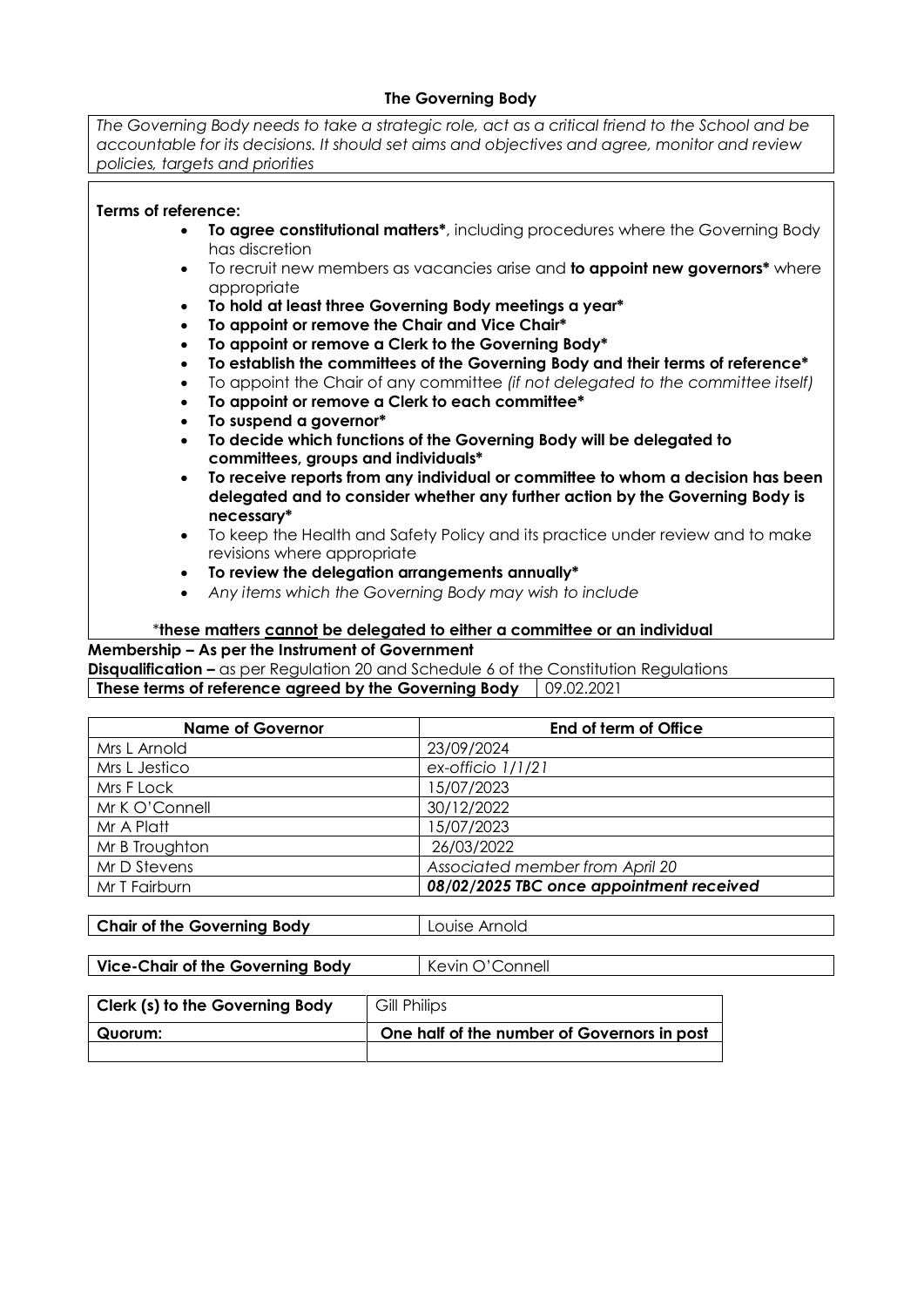## **Appeals Committee**

| <b>Terms of Reference</b> | To consider any appeal against a decision to dismiss a member of staff, made by the Hearings<br>Committee (Cannot be delegated to an individual).                                                                                                 |      |                      |
|---------------------------|---------------------------------------------------------------------------------------------------------------------------------------------------------------------------------------------------------------------------------------------------|------|----------------------|
|                           | To consider any appeal against a decision short of dismissal under the Governing Body's<br>personnel procedures, eg. Disciplinary, grievance, capability (Cannot be delegated to an<br>individual).                                               |      |                      |
|                           | To consider any appeal against selection for redundancy (Cannot be delegated to an<br>individual).                                                                                                                                                |      |                      |
|                           | Any items which individual Governing Body's may wish to include.                                                                                                                                                                                  |      |                      |
| Membership                | It is suggested that due to prior probable knowledge, the Chairman of Governors should not be<br>a member. Should an Appeals Committee need to meet, the Chairman of Governors &<br>Headteacher will select 3 Governors from the pool of members. |      |                      |
| <b>Disqualification</b>   | Headteacher, Any member of the Hearings Committee                                                                                                                                                                                                 |      |                      |
| Quorum                    | $\mathfrak{S}$                                                                                                                                                                                                                                    |      |                      |
| <b>Members</b>            | Name                                                                                                                                                                                                                                              | G/AM | Date Appointed       |
|                           | Mr K O'Connell                                                                                                                                                                                                                                    |      | 08.12.20             |
|                           | Mr A Platt                                                                                                                                                                                                                                        |      | 08.12.20             |
|                           | Mr B Troughton<br>Mr T Fairbairn                                                                                                                                                                                                                  |      | 08.12.20<br>09.02.21 |
| <b>TOR Approved</b>       |                                                                                                                                                                                                                                                   |      |                      |
| Chairman                  | * indicates chairman                                                                                                                                                                                                                              |      |                      |
| <b>Clerk</b>              |                                                                                                                                                                                                                                                   |      |                      |
| Membership<br>reviewed    | Annually                                                                                                                                                                                                                                          |      |                      |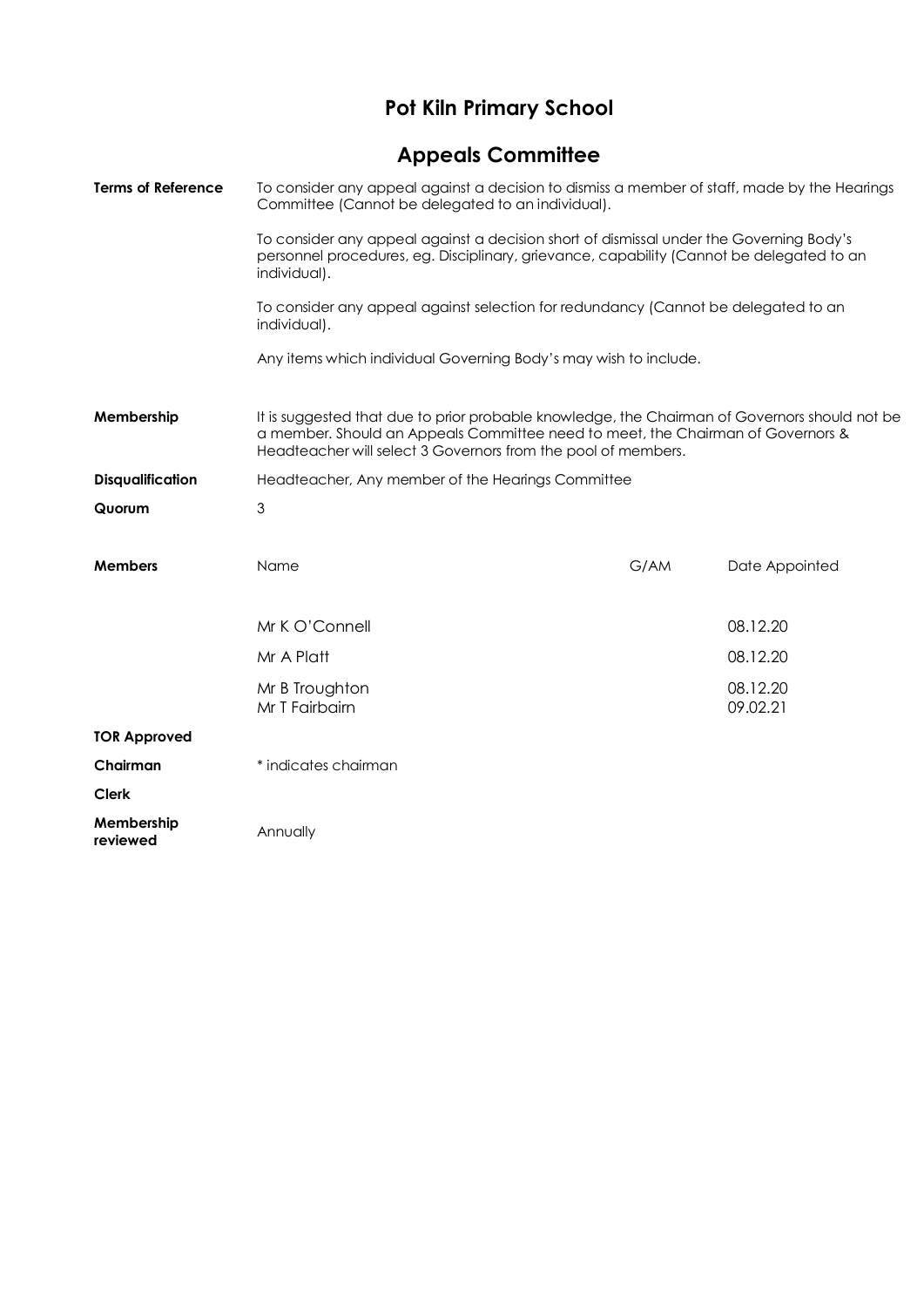#### **Pot Kiln Primary School Resources Committee**

| Terms of<br>Reference | In consultation with the Headteacher, to approve the first formal budget plan of the<br>financial year.                                                                                                              |
|-----------------------|----------------------------------------------------------------------------------------------------------------------------------------------------------------------------------------------------------------------|
|                       | To establish and maintain an annual financial plan and further 2 year strategic plan.                                                                                                                                |
|                       | To consider a budget position statement including virement decisions at least termly and<br>to report significant anomalies from the anticipated position to the Governing Body.                                     |
|                       | To ensure that Pot Kiln Primary School operates within the Financial Regulations of Suffolk<br>County Council, and the Department for Educational Standards.                                                         |
|                       | To monitor expenditure of all voluntary funds kept on behalf of the Governing Body.                                                                                                                                  |
|                       | To annually review Charges and Remissions Policy, and Financial Policy.                                                                                                                                              |
|                       | To make decisions on expenditure following recommendations, eg Buildings proposals.                                                                                                                                  |
|                       | To prepare financial statements for inclusion in the Governing Body papers.                                                                                                                                          |
|                       | To determine whether sufficient funds are available to pay increments.                                                                                                                                               |
|                       | To monitor Devolved Capital Funding.                                                                                                                                                                                 |
|                       | To monitor Special Educational Needs Budget.                                                                                                                                                                         |
|                       | To monitor Pupil Premium funding.                                                                                                                                                                                    |
|                       | To monitor Sports Grant funding.                                                                                                                                                                                     |
|                       | To draft and keep under review the staffing structure in consultation with the<br>Headteacher.                                                                                                                       |
|                       | To establish a Salary Policy for all categories of staff and to be responsible for its<br>administration and review.                                                                                                 |
|                       | To oversee the appointment and procedure for all staff.                                                                                                                                                              |
|                       | To establish and review a Performance Management Policy for all staff.                                                                                                                                               |
|                       | To review the application of the system of appraisal of staff.                                                                                                                                                       |
|                       | To keep under review staff work/life balance, working conditions and well-being,<br>including the monitoring of absence.                                                                                             |
|                       | To make recommendation to the Governing Body in respect of the annual performance<br>review of the Headteacher and other staff.                                                                                      |
|                       | To consider any appeal against a decision on pay grading or pay awards.<br>To advise the Governing Body on priorities, including Health and Safety, for the<br>maintenance and development of the school's premises. |
|                       | To oversee arrangements for repairs and maintenance.                                                                                                                                                                 |
|                       | In consultation with the Headteacher, to oversee premises-related funding bids.                                                                                                                                      |
|                       |                                                                                                                                                                                                                      |

To oversee arrangements, including Health and Safety, for the use of school premises by outside users, subject to Governing Body policy.

To establish and keep under review a Building Development Plan.

To establish and keep under review an Accessibility Plan.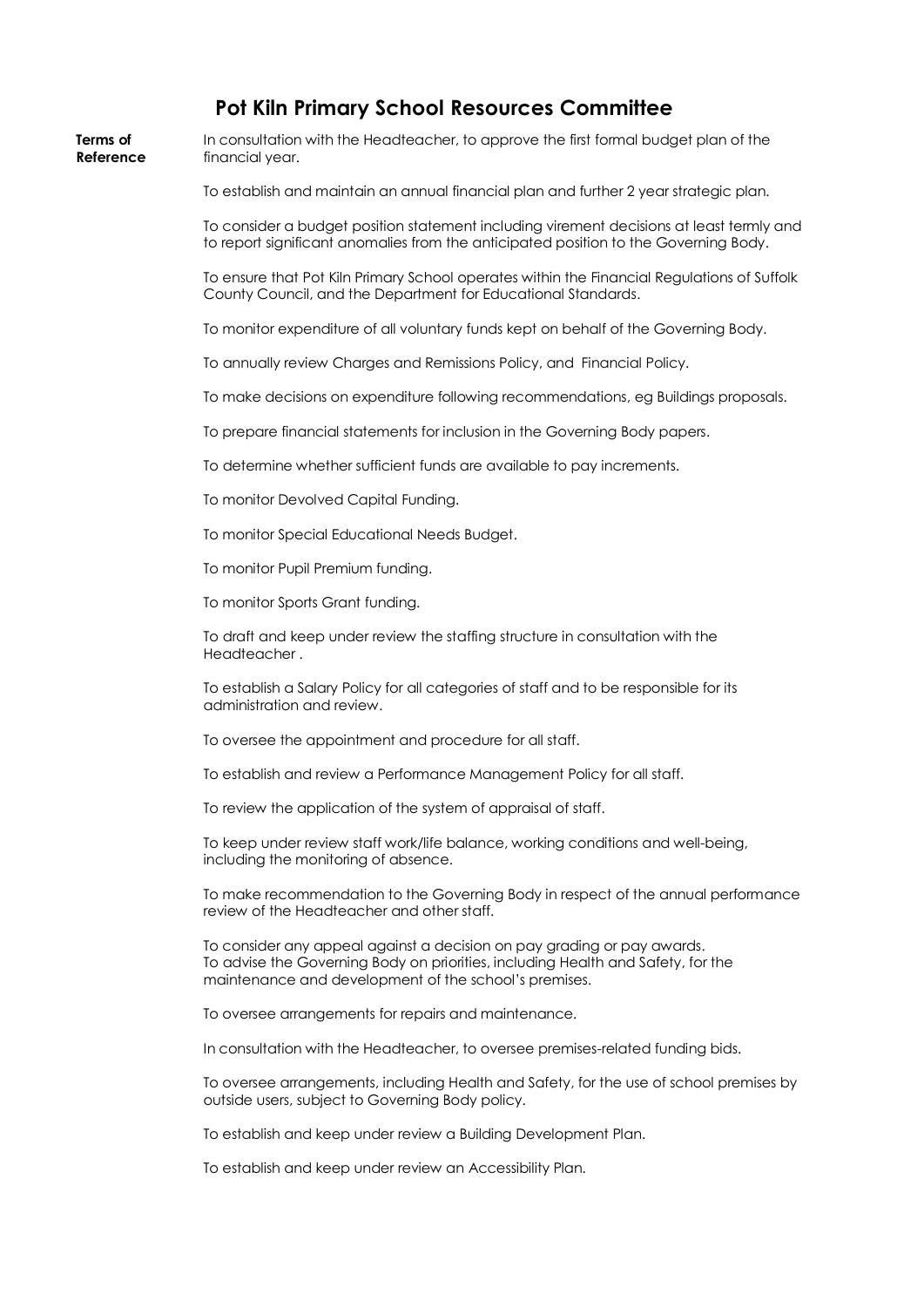To ensure that any Governor sitting on Resources Committee regularly receive appropriate training as and when it ever becomes available.

| Membership              | $5 +$ Headteacher                                                                                                                                                                                |
|-------------------------|--------------------------------------------------------------------------------------------------------------------------------------------------------------------------------------------------|
| <b>Disqualification</b> | Any relevant person employed to work at the school other than as the Headteacher,<br>when the subject for consideration is the pay or performance of any person employed to<br>work at Pot Kiln. |
| Quorum                  |                                                                                                                                                                                                  |

#### **Members**

|                        | <b>Name</b>          | G/AM Date Appointed |
|------------------------|----------------------|---------------------|
|                        | Mrs L Jestico        | 01.01.21            |
|                        | Mr A Platt*          | 08.12.20            |
|                        | Mrs L Arnold         | 08.12.20            |
|                        | Mr K O'Connell       | 08.12.20            |
|                        | Mr T Fairbairn       | 09.02.21            |
| Chairman               | * indicates chairman |                     |
| <b>Clerk</b>           | LA                   |                     |
| <b>TOR Approved</b>    | 09.02.21             |                     |
| Membership<br>reviewed | Annually             |                     |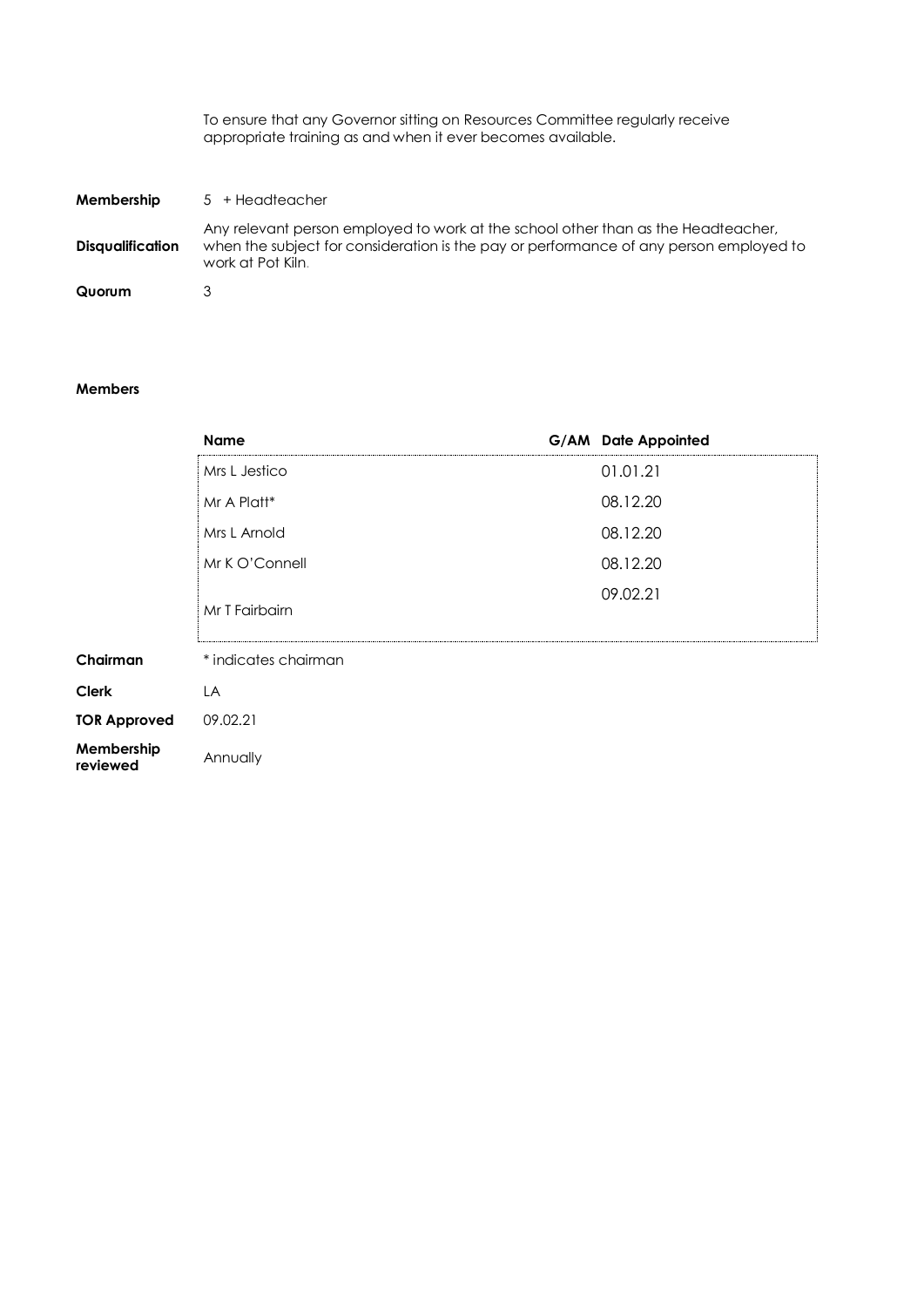|  | <b>Pot Kiln Primary School Hearings Committee</b> |  |
|--|---------------------------------------------------|--|
|--|---------------------------------------------------|--|

|                         | To make any determination to dismiss any member of staff (Unless delegated to the<br>Headteacher).                                                                                                                                                |                     |
|-------------------------|---------------------------------------------------------------------------------------------------------------------------------------------------------------------------------------------------------------------------------------------------|---------------------|
|                         | To make any decisions under the Governing Body's personnel procedures, eg disciplinary,<br>grievance, capability where the Headteacher is the subject of the action (Cannot be<br>delegated to an individual).                                    |                     |
|                         | To make any decisions relating to any member of staff other than the Headteacher,<br>under the Governing Body's personnel procedures (Unless delegated to the<br>Headteacher).                                                                    |                     |
|                         | To make any determination or decision under the Governing Body's General Complaints<br>Procedure for Parents and others.                                                                                                                          |                     |
|                         | To make any determination or decision under the Governing Body's Curriculum<br>Complaints Procedure, in respect of National Curriculum disapplications, and the<br>operation of the Governing Body's Charging Policy.                             |                     |
|                         | Any additional items which individual Governing Bodies may wish to include.                                                                                                                                                                       |                     |
| Terms of<br>Reference   |                                                                                                                                                                                                                                                   |                     |
|                         | It is suggested that due to prior probable knowledge, the Chairman of Governors should<br>not be a member. Should a Hearings Committee need to meet, the Chairman of<br>Governors & Headteacher will select 3 Governors from the pool of members. |                     |
| Membership              | Headteacher                                                                                                                                                                                                                                       |                     |
| <b>Disqualification</b> | 3                                                                                                                                                                                                                                                 |                     |
| Quorum                  |                                                                                                                                                                                                                                                   |                     |
|                         | Name                                                                                                                                                                                                                                              | G/AM Date Appointed |
| <b>Members</b>          |                                                                                                                                                                                                                                                   |                     |
|                         | Mr K O'Connell                                                                                                                                                                                                                                    | 08.12.20            |
|                         | Mr A Platt                                                                                                                                                                                                                                        | 08.12.20            |
|                         | Mr B Troughton                                                                                                                                                                                                                                    | 08.12.20            |
|                         | Mr T Fairbairn                                                                                                                                                                                                                                    | 09.02.21            |
|                         | * indicates chairman                                                                                                                                                                                                                              |                     |
| Chairman                | <b>TBA</b>                                                                                                                                                                                                                                        |                     |
| <b>Clerk</b>            | LA                                                                                                                                                                                                                                                |                     |
| <b>TOR Approved</b>     |                                                                                                                                                                                                                                                   |                     |
| Membership<br>reviewed  | Annually                                                                                                                                                                                                                                          |                     |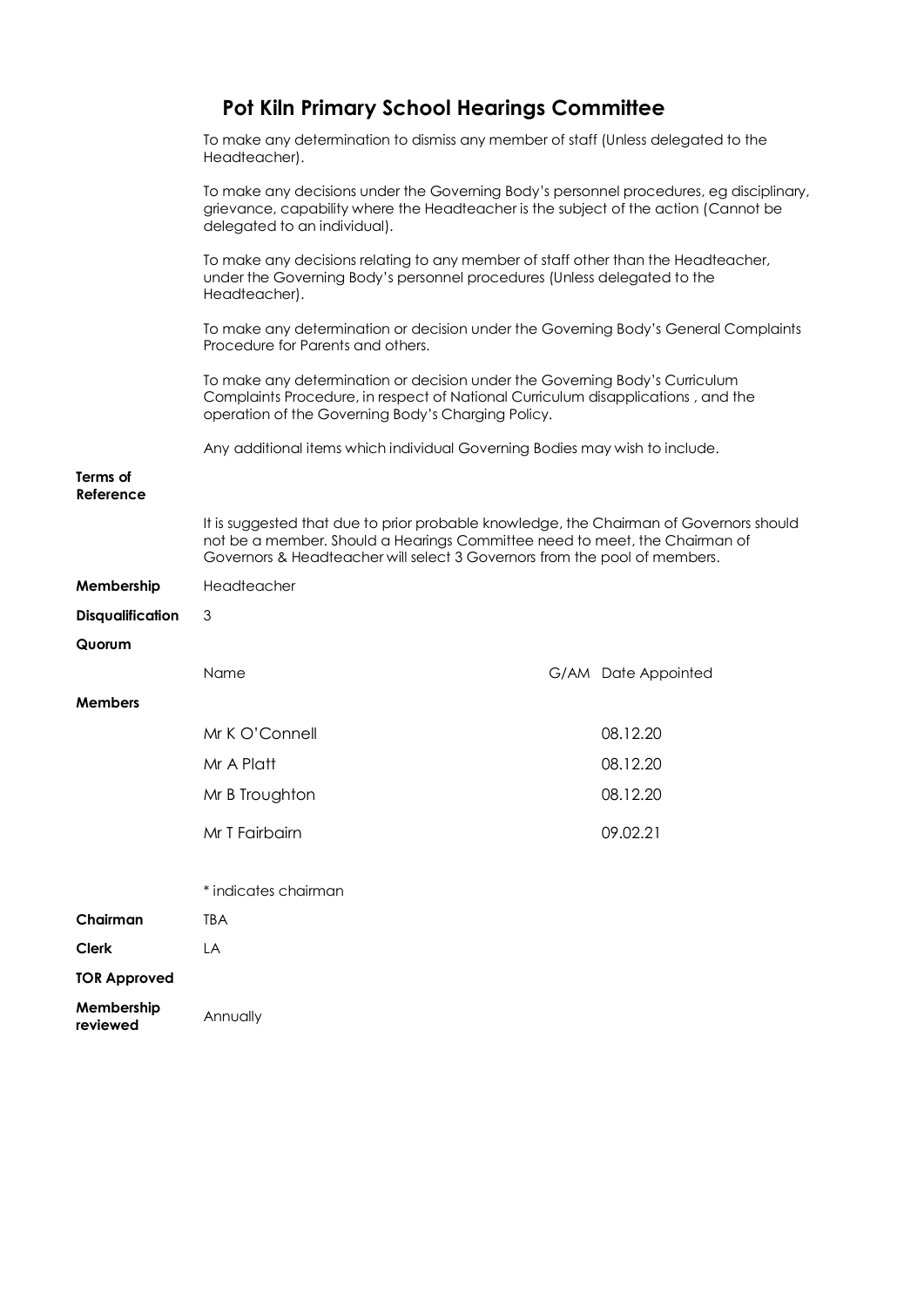**Headteacher's Performance Review Group**

| Terms of<br>Reference   | - To arrange to meet with the School Improvement Partner (SIP) to discuss the<br>Headteacher's performance targets                                                                                         |      |                                                                                            |  |
|-------------------------|------------------------------------------------------------------------------------------------------------------------------------------------------------------------------------------------------------|------|--------------------------------------------------------------------------------------------|--|
|                         | have been met and to set new targets annually                                                                                                                                                              |      | - To decide, with the support of the School Improvement Partner (SIP), whether the targets |  |
|                         | - To monitor through the year the performance of the Headteacher against the targets                                                                                                                       |      |                                                                                            |  |
|                         | - To make recommendations to the Finance Committee in respect of awards for the<br>successful meeting of targets set                                                                                       |      |                                                                                            |  |
|                         | - Additional items which individual Governing Bodies may wish to include                                                                                                                                   |      |                                                                                            |  |
| Membership              | In Voluntary Aided and Voluntary Controlled Schools, at least one of the members must be<br>a Foundation Governor. In Aided Schools, if the membership is three, then two must be<br>Foundation Governors. |      |                                                                                            |  |
| <b>Disqualification</b> | The Headteacher and Staff Governors                                                                                                                                                                        |      |                                                                                            |  |
| Quorum                  | $\overline{2}$                                                                                                                                                                                             |      |                                                                                            |  |
| <b>Members</b>          | Name                                                                                                                                                                                                       | G/AM | Date Appointed                                                                             |  |
|                         | Mrs L Arnold *                                                                                                                                                                                             |      | 08.12.20                                                                                   |  |
|                         | Mr B Troughton                                                                                                                                                                                             |      | 08.12.20                                                                                   |  |
|                         | Mr K OConnell                                                                                                                                                                                              |      | 08.12.20                                                                                   |  |
| Chairman                | * indicates chairman                                                                                                                                                                                       |      |                                                                                            |  |
| <b>Clerk</b>            | LA                                                                                                                                                                                                         |      |                                                                                            |  |
| <b>TOR Approved</b>     |                                                                                                                                                                                                            |      |                                                                                            |  |
| Membership<br>reviewed  | Annually                                                                                                                                                                                                   |      |                                                                                            |  |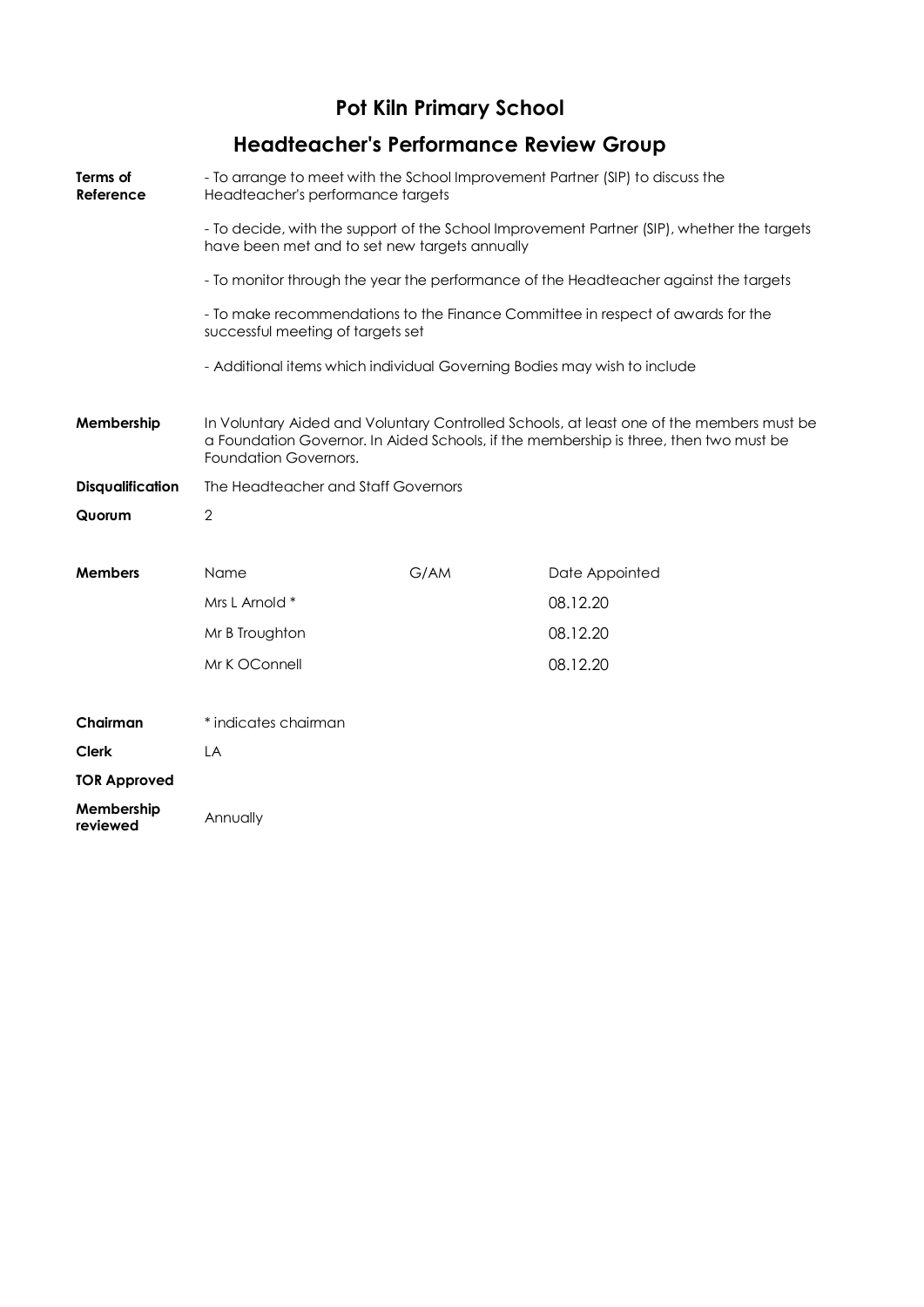## **Inclusion & Discipline Committee**

| Terms of<br>Reference   | To ensure that the guidance contained in 'Improving Behaviour and Attendance'<br>document is practised in Pot Kiln Primary School, with specific reference to the role assigned<br>to the Governing Body.                                                                                                                                           |                     |
|-------------------------|-----------------------------------------------------------------------------------------------------------------------------------------------------------------------------------------------------------------------------------------------------------------------------------------------------------------------------------------------------|---------------------|
|                         | To review the Behaviour; Attendance and Punctuality; Special Educational Needs;<br>Supporting Pupils with Medical Needs; Child Protection; Race Equality and Equal<br>Opportunities Policies, and make recommendations on changes to the Governing Body.                                                                                            |                     |
|                         | Monitor attendance, behaviour and exclusions.                                                                                                                                                                                                                                                                                                       |                     |
|                         | Consider Local Authority papers on issues of concern to the committee.                                                                                                                                                                                                                                                                              |                     |
|                         | A sub-committee of the Discipline Committee will meet:                                                                                                                                                                                                                                                                                              |                     |
|                         | To consider representations of parents in the case of exclusions of five days or less<br>(Committee may not re-instate).                                                                                                                                                                                                                            |                     |
|                         | To consider representations from parents in the case of exclusions totalling more than five,<br>but not more than fifteen school days in one term (Meeting to be held between sixth and<br>fiftieth school days after receiving notice of exclusion).                                                                                               |                     |
|                         | To consider the appropriateness of any permanent exclusion or any exclusion where one or<br>more fixed period exclusions total more than fifteen school days in one term, or where a<br>pupil is denied the chance to take a public examination (Meeting to be held between sixth<br>and fifteenth school days after receiving notice of exclusion. |                     |
|                         | If the Clerk cannot recruit three governors from the Inclusion Committee for an Exclusion<br>Hearing, then other governors can be called (In line with disqualification factors).                                                                                                                                                                   |                     |
| Membership              | 3 governors will be drawn for the Inclusion Committee membership, to consider particular<br>exclusions. If a governor has a connection with the pupil, or the incident that could affect<br>their ability to act impartially, they should not serve at the hearing.                                                                                 |                     |
| <b>Disqualification</b> | Headteacher and any Governor with prior knowledge of the pupil, or incident. (It is also<br>suggested that neither the Chair of Governors, nor a member of staff, due to probable<br>knowledge, should be a member of the Discipline Committee)                                                                                                     |                     |
| Quorum                  | 3                                                                                                                                                                                                                                                                                                                                                   |                     |
| <b>Members</b>          | Name                                                                                                                                                                                                                                                                                                                                                | G/AM Date Appointed |
|                         | Mr K O'Connell                                                                                                                                                                                                                                                                                                                                      | 08.12.20            |
|                         | Mr A Platt                                                                                                                                                                                                                                                                                                                                          | 08.12.20            |
|                         | Mr B Troughton                                                                                                                                                                                                                                                                                                                                      | 08.12.20            |
|                         | Mr T Fairbairn                                                                                                                                                                                                                                                                                                                                      | 09.02.21            |
| Chairman                | * indicates chairman                                                                                                                                                                                                                                                                                                                                |                     |
| <b>Clerk</b>            | LA                                                                                                                                                                                                                                                                                                                                                  |                     |
| <b>TOR Approved</b>     |                                                                                                                                                                                                                                                                                                                                                     |                     |
|                         |                                                                                                                                                                                                                                                                                                                                                     |                     |
| Membership<br>reviewed  | Annually                                                                                                                                                                                                                                                                                                                                            |                     |